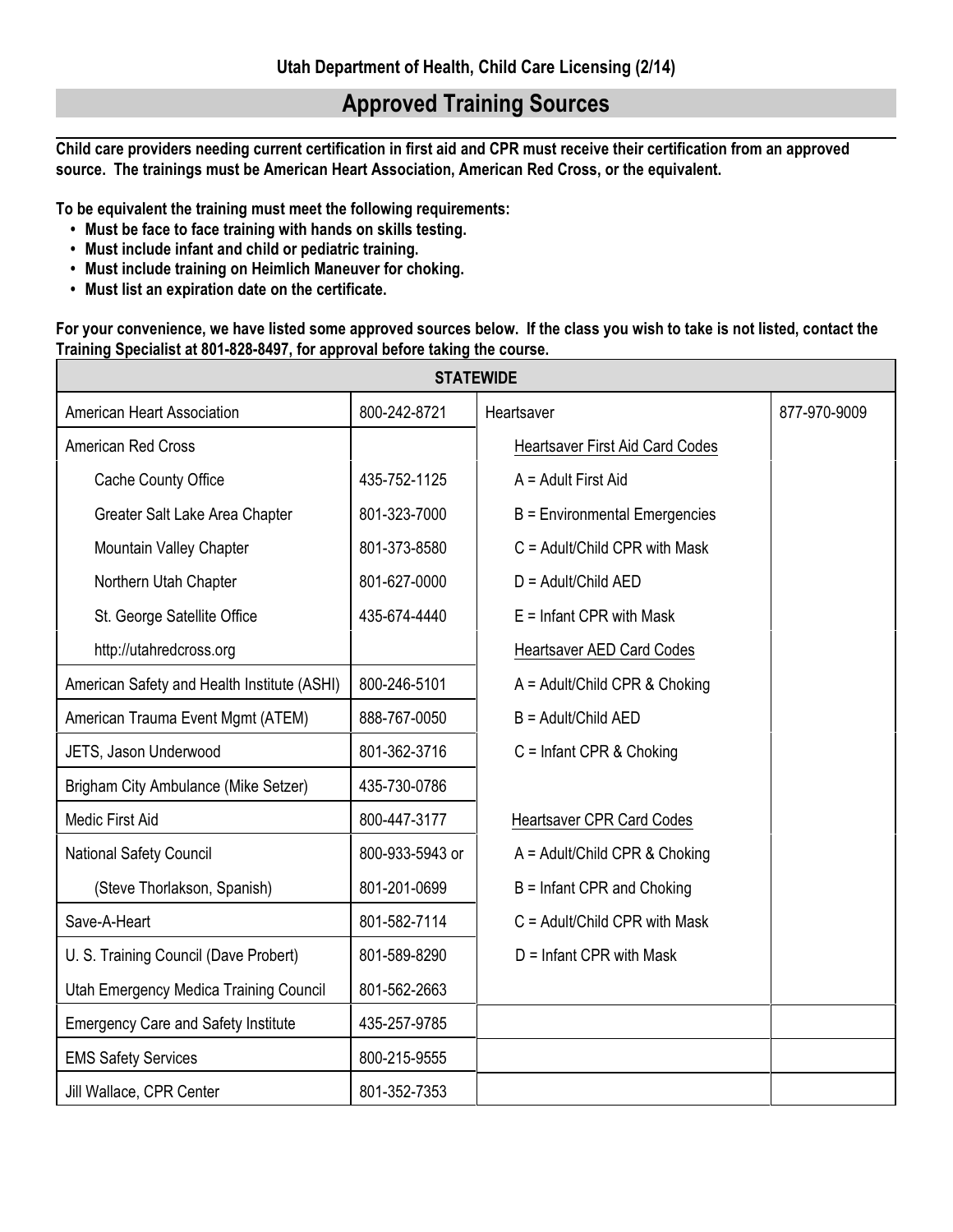| <b>BEAVER COUNTY</b>                  |                           | <b>GRAND COUNTY</b>                                                 |              |
|---------------------------------------|---------------------------|---------------------------------------------------------------------|--------------|
| Milford Valley Hospital               | 435-387-2411              | <b>Grand County Training Center</b>                                 | 435-259-4127 |
|                                       | Ext. $4$                  | <b>IRON COUNTY</b>                                                  |              |
| <b>BOX ELDER COUNTY</b>               |                           | Valley View Medical Center                                          | 435-868-5496 |
| <b>Brigham Hospital</b>               | 435-734-4130              | <b>JUAB COUNTY</b>                                                  |              |
| <b>Brandon Woods</b>                  | 385-244-0003              | <b>Central Valley Medical Center</b>                                | 435-623-3000 |
| <b>Bear River Valley Hospital</b>     | 435-207-4500              | <b>MILLARD COUNTY</b>                                               |              |
| <b>CACHE COUNTY</b>                   |                           | <b>Brandon Woods</b>                                                | 801-920-5548 |
| Logan Regional Hospital               | 435-716-5310              | <b>SALT LAKE COUNTY</b>                                             |              |
| <b>Bridgerland Applied Technology</b> | 435-753-6780              | Sandy City Fire Department                                          | 801-568-2940 |
| Smithfield Fire Department            | 435-563-3056<br>Ext. 160  | D&R First Aid and CPR                                               | 801-967-8292 |
| <b>CARBON COUNTY</b>                  |                           | The Unified Fire Authority                                          | 801-743-7200 |
| <b>Carbon County Recreation</b>       | 435-637-5092              | Utah Emergency Medical Training Council                             | 801-562-2663 |
| Castleview Hospital                   | 435-637-4800              | <b>Gold Cross Ambulance</b>                                         | 801-975-4335 |
| <b>DAGGETT COUNTY</b>                 |                           | IHC Central Region Hospitals (CPR only)                             | 801-408-1930 |
| <b>Gold Cross</b>                     | 435-789-6907              | <b>Pioneer Valley Hospital Training Center</b>                      | 801-964-3733 |
| <b>DAVIS COUNTY</b>                   |                           | An Act of Caring                                                    | 801-598-8370 |
| <b>Bountiful City Fire Department</b> | 801-298-6230              | Primary Children's Medical Center Training<br>Center                | 801-662-3517 |
| Lakeview Hospital                     | 801-299-4614              | <b>US Training Council</b>                                          | 385-202-5753 |
| Davis Hospital & Medical Center       | 801-807-7096              | Salt Lake City Fire Training Center                                 | 801-910-6752 |
| No. Davis Fire (Chris Tremea)         | 801-540-7094              | Shriners Hospital for Children -<br>Intermountain Training Center   | 801-536-3515 |
| <b>Brandon Woods</b>                  | 801-920-5548              | <b>Community Response Training Center</b>                           | 801-599-6403 |
| <b>DUCHESNE COUNTY</b>                |                           | PAR/UOP - Bld Salt Lake City - Training<br>Center (groups only)     | 602-510-3292 |
| <b>Uintah Basin Medical Center</b>    | 435-722-4691<br>Ext. 6125 | Cintas First Aid & Safety, Salt Lake City<br><b>Training Center</b> | 801-975-1167 |
| <b>UBATC</b>                          | 435-722-4523              |                                                                     |              |
| <b>GARFIELD COUNTY</b>                |                           |                                                                     |              |
| <b>Garfield Memorial Hospital</b>     | 435-676-8811              |                                                                     |              |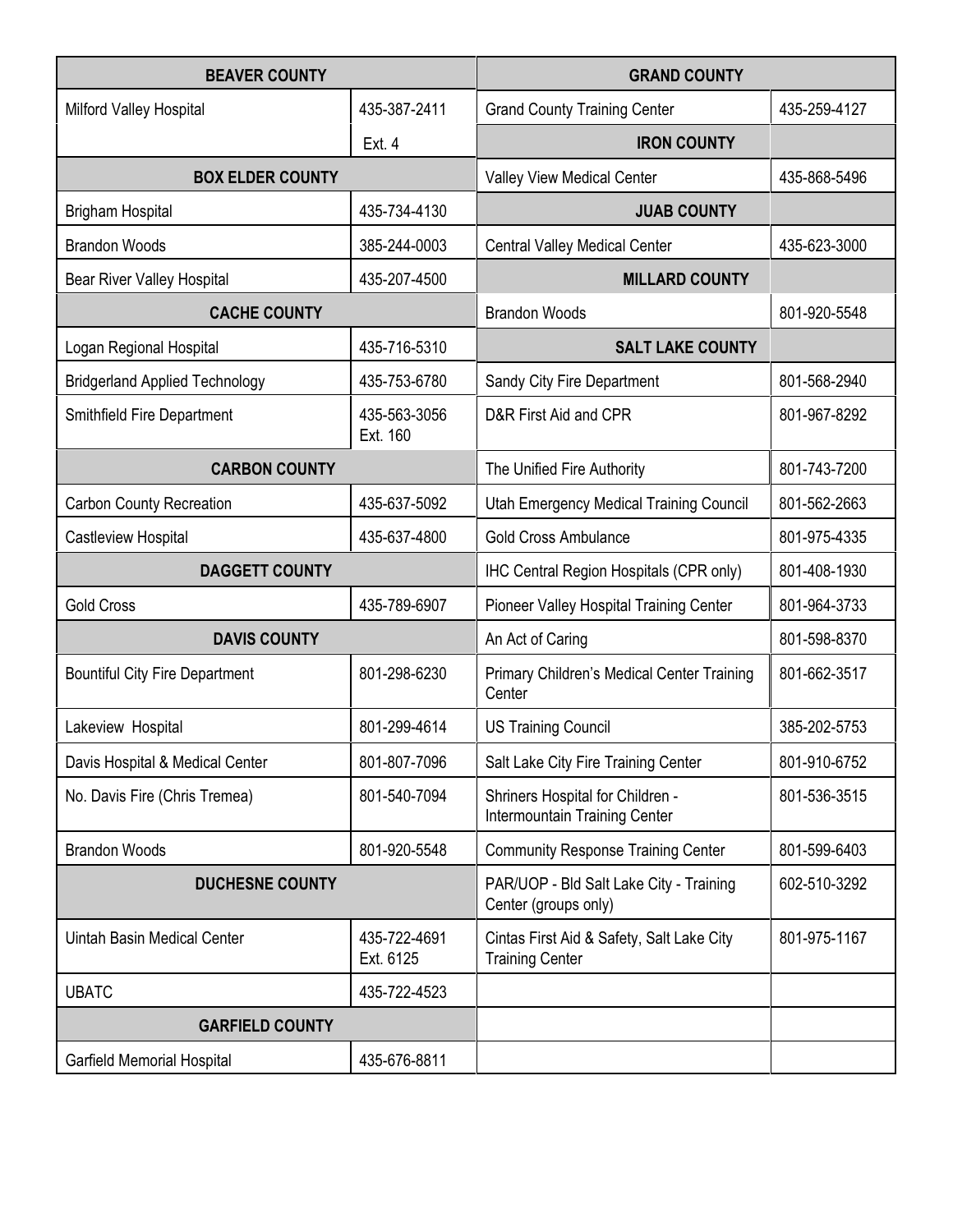| <b>SAN JUAN</b>                           |                               | <b>WASATCH COUNTY</b>                               |                                 |
|-------------------------------------------|-------------------------------|-----------------------------------------------------|---------------------------------|
| Linda Larson                              | 435-587-3225<br>Ext. 4121     | Wasatch County Health Department                    | 435-654-2700                    |
| <b>SAN PETE</b>                           |                               | <b>WASHINGTON COUNTY</b>                            |                                 |
| Gunnison Valley Fire Dept. (Boyce Mulder) | 435-813-2572                  | ES12001 Training Center                             | 630-738-0694                    |
| <b>Gunnison Valley Hospital</b>           | 435-528-2156                  | Dixie Ambulance                                     | 435-628-4303<br>Ext. 6          |
| <b>SEVIER COUNTY</b>                      |                               | Shar & Greg Tobler                                  | 435-680-4667 or<br>435-634-9434 |
| Diane Barney                              | 435-896-5103                  | Dixie Applied Technology College Training<br>Center | 435-674-8641                    |
| <b>SUMMIT COUNTY</b>                      |                               | <b>WAYNE COUNTY</b>                                 |                                 |
| Park City Fire Service (Tracy)            | 435-649-6706<br><b>Ext. 2</b> | Wayne County Health Department                      | 435-836-1316                    |
| <b>UINTAH COUNTY</b>                      |                               | <b>WEBER COUNTY</b>                                 |                                 |
| <b>Uintah Basin Medical Center</b>        | 435-722-4681<br>Ext. 6125     | McKay Dee Hospital                                  | 801-387-7800                    |
| Gold Cross - Scott Adams                  | 435-789-6908                  | <b>Brandon Woods</b>                                | 801-920-5548                    |
| <b>UTAH COUNTY</b>                        |                               |                                                     |                                 |
| American Red Cross                        | 801-323-7000                  |                                                     |                                 |
| Provo City Fire Department (CPR only)     | 801-852-6332                  |                                                     |                                 |
| Steve Thorlakson                          | 801-201-0699                  |                                                     |                                 |
| Timpanogos Medical Center (CPR only)      | 801-714-6022                  |                                                     |                                 |
| <b>Cheryl Stoner</b>                      | 801-789-3461                  |                                                     |                                 |
| <b>Utah County IHC Hospitals</b>          | 801-357-7176                  |                                                     |                                 |